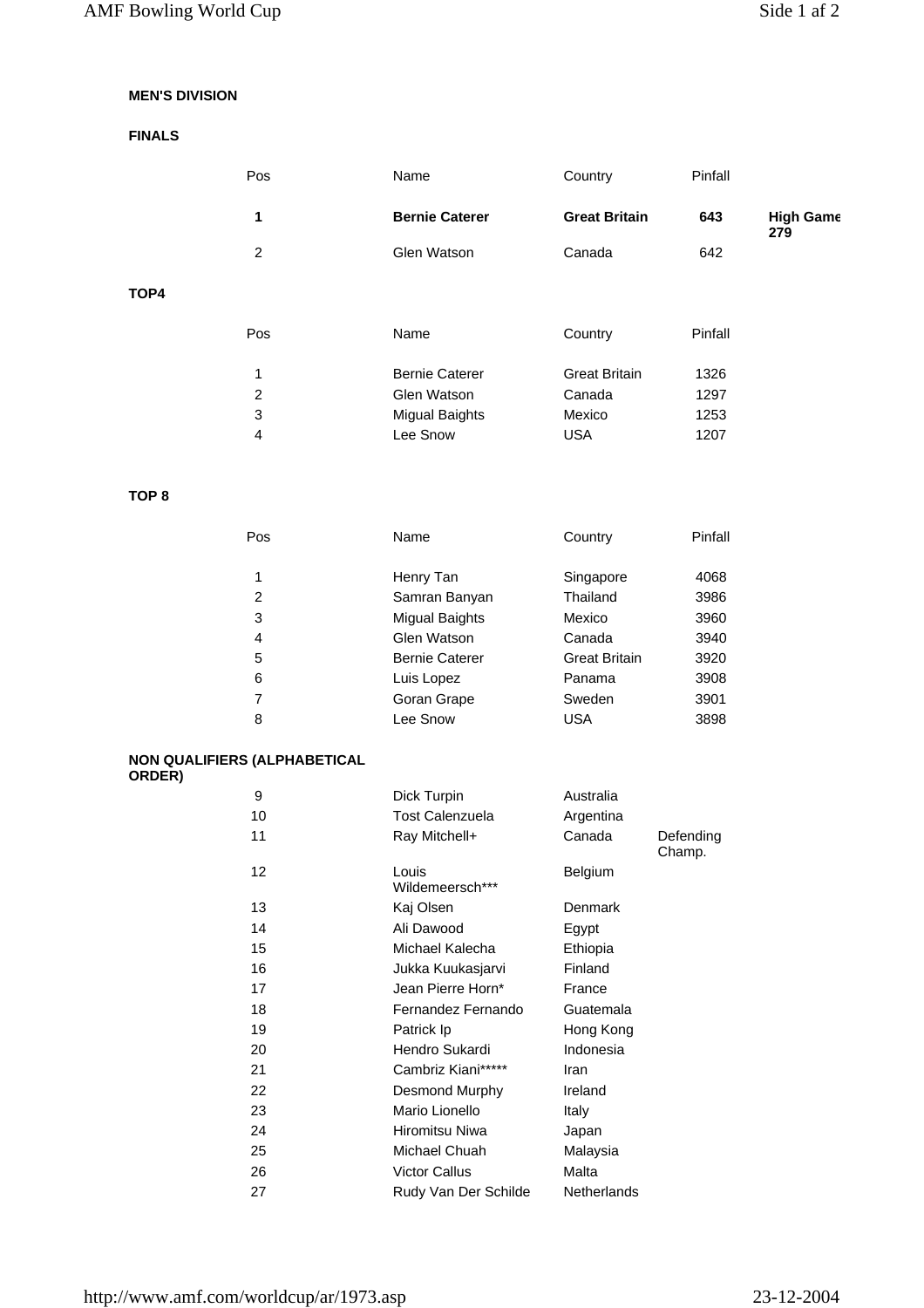| 28 | Svein Laregg     | Norway          |
|----|------------------|-----------------|
| 29 | Casiano King     | Philippines     |
| 30 | Yu Lin Weng      | Rep.of China    |
| 31 | Jose De Castenda | Spain           |
| 32 | Claude Levy      | Switzerland     |
| 33 | Jose Segurado    | Venezuela       |
| 34 | D.Sauer          | West<br>Germany |